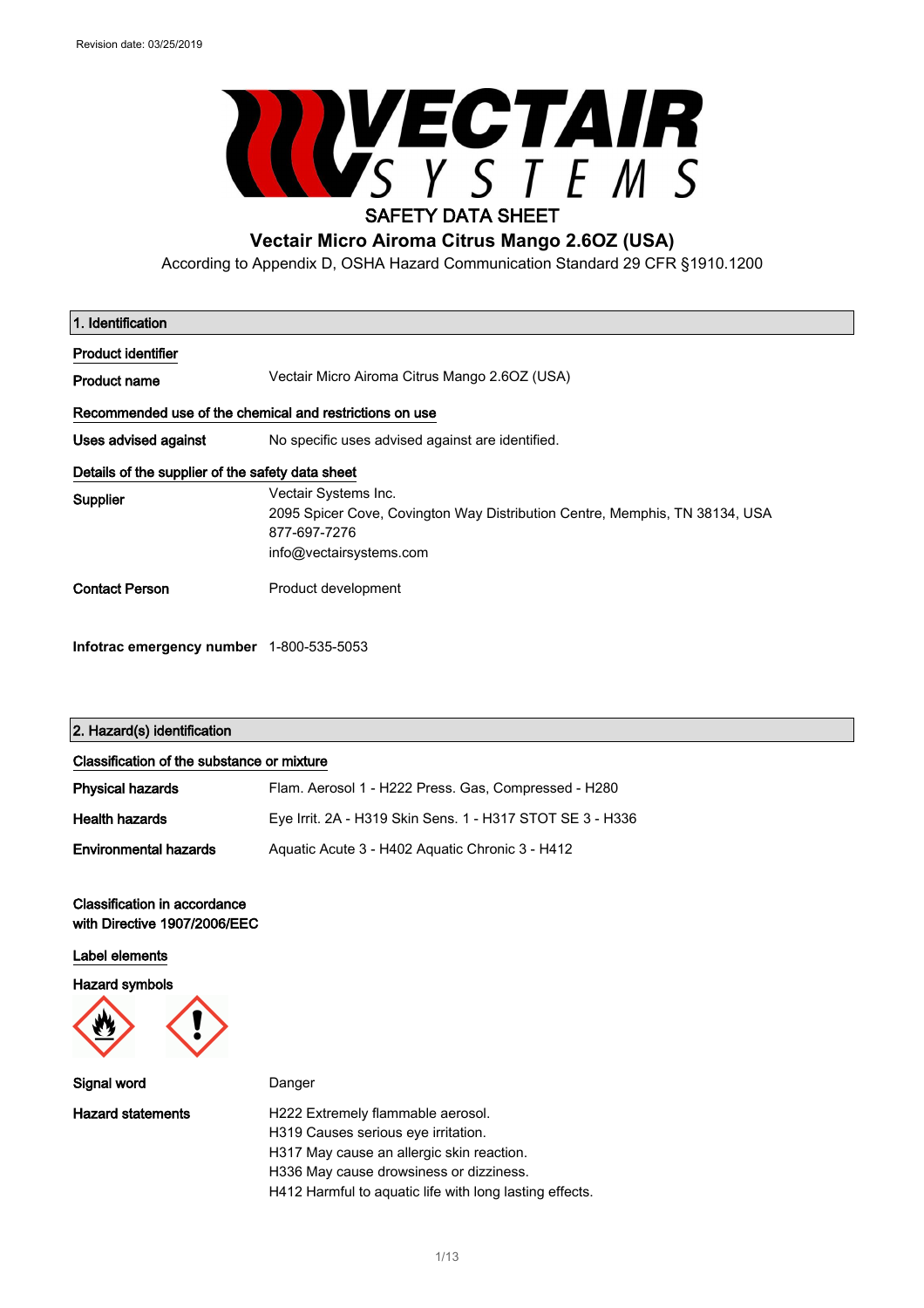| <b>Precautionary statements</b> | P210 Keep away from heat, sparks, open flames and hot surfaces. No smoking.<br>P211 Do not spray on an open flame or other ignition source.<br>P251 Pressurized container: Do not pierce or burn, even after use<br>P261 Avoid breathing spray.<br>P333+P313 If skin irritation or rash occurs: Get medical advice/attention.<br>P337+P313 If eye irritation persists: Get medical advice/attention.<br>P305+P351+P338 If in eyes: Rinse cautiously with water for several minutes. Remove contact<br>lenses, if present and easy to do. Continue rinsing.<br>P304+P340 If inhaled: Remove person to fresh air and keep comfortable for breathing.<br>P412 Do not expose to temperatures exceeding 50°C/122°F.<br>P501 Dispose of contents/ container in accordance with national regulations. |
|---------------------------------|------------------------------------------------------------------------------------------------------------------------------------------------------------------------------------------------------------------------------------------------------------------------------------------------------------------------------------------------------------------------------------------------------------------------------------------------------------------------------------------------------------------------------------------------------------------------------------------------------------------------------------------------------------------------------------------------------------------------------------------------------------------------------------------------|
| Contains                        | acetone, citral, Geraniol, Benzyl salicylate                                                                                                                                                                                                                                                                                                                                                                                                                                                                                                                                                                                                                                                                                                                                                   |

## Other hazards

This product does not contain any substances classified as PBT or vPvB.

# 3. Composition/information on ingredients

### Mixtures

| acetone                                                                           | 30-60%   |
|-----------------------------------------------------------------------------------|----------|
| CAS number: 67-64-1                                                               |          |
| Classification<br>Flam. Liq. 2 - H225<br>Eye Irrit. 2A - H319<br>STOT SE 3 - H336 |          |
| Diethylene Glycol Monoethyl Ether<br>CAS number: 111-90-0                         | 10-30%   |
| Classification<br>Not Classified                                                  |          |
| propane<br>CAS number: 74-98-6                                                    | 10-30%   |
| Classification<br>Flam. Gas 1 - H220                                              |          |
| isobutane<br>CAS number: 75-28-5                                                  | 5-10%    |
| Classification<br>Flam. Gas 1 - H220                                              |          |
| (2-Methoxymethylethoxy)propanol<br>CAS number: 34590-94-8                         | $1 - 5%$ |
| Classification<br>Not Classified                                                  |          |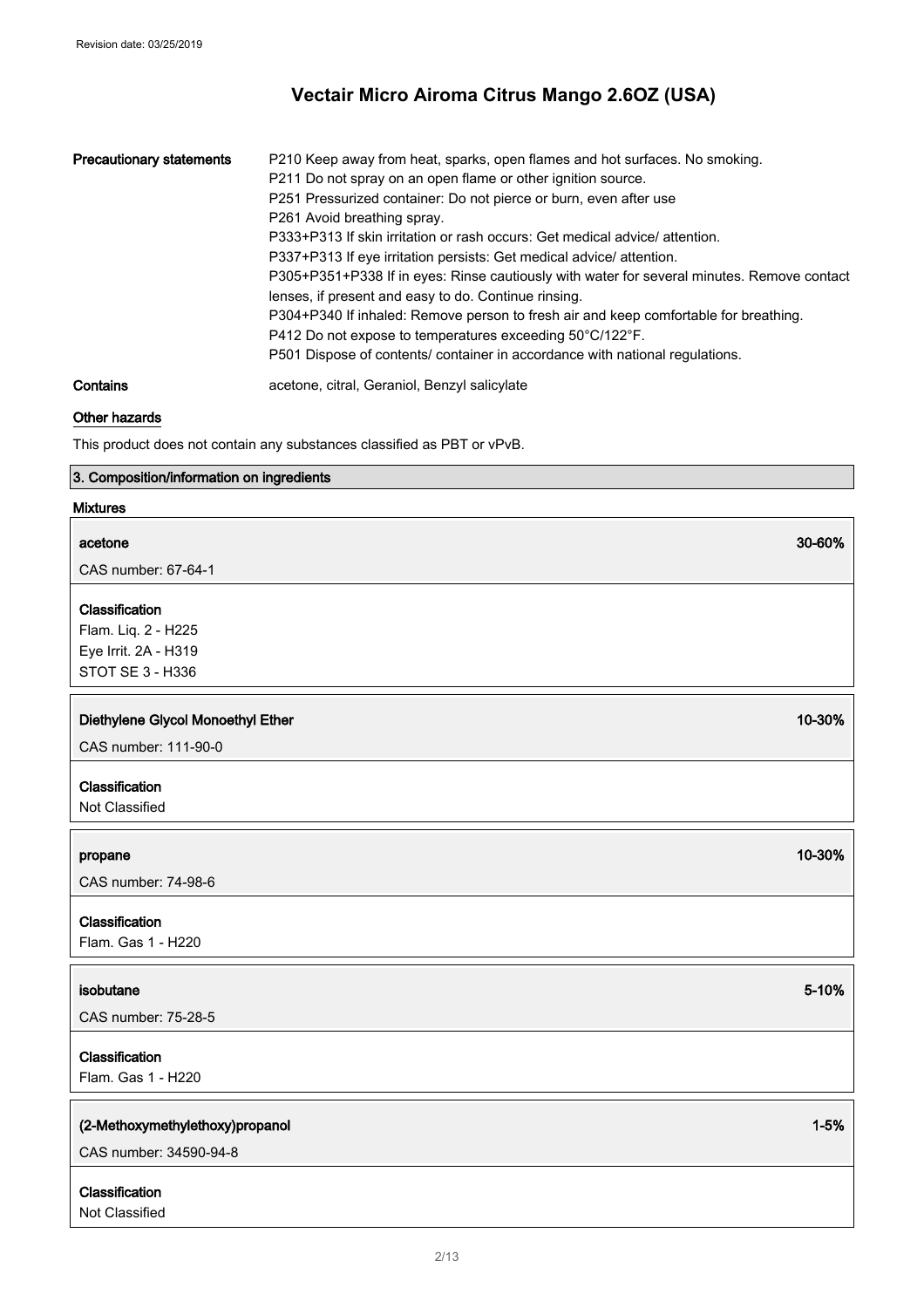| 1,3,4,6,7,8-hexahydro-4,6,6,7,8,8-hexamethylindeno[5,6-<br>clpyran                        | 1%                                                                                                                                                                                    |
|-------------------------------------------------------------------------------------------|---------------------------------------------------------------------------------------------------------------------------------------------------------------------------------------|
| CAS number: 1222-05-5                                                                     |                                                                                                                                                                                       |
| M factor (Acute) = $1$                                                                    | M factor (Chronic) = $1$                                                                                                                                                              |
| Classification<br>Aquatic Acute 1 - H400<br>Aquatic Chronic 1 - H410                      |                                                                                                                                                                                       |
| citral<br>CAS number: 5392-40-5                                                           | 1%                                                                                                                                                                                    |
| Classification<br>Skin Irrit. 2 - H315<br>Skin Sens. 1 - H317                             |                                                                                                                                                                                       |
| Geraniol<br>CAS number: 106-24-1                                                          | 1%                                                                                                                                                                                    |
|                                                                                           |                                                                                                                                                                                       |
| Classification<br>Skin Irrit. 2 - H315<br>Eye Dam. 1 - H318<br>Skin Sens. 1 - H317        |                                                                                                                                                                                       |
| <b>Benzyl salicylate</b><br>CAS number: 118-58-1                                          | 1%                                                                                                                                                                                    |
| Classification<br>Eye Irrit. 2A - H319<br>Skin Sens. 1 - H317<br>Aquatic Chronic 3 - H412 |                                                                                                                                                                                       |
|                                                                                           | The full text for all hazard statements is displayed in Section 16.                                                                                                                   |
| 4. First-aid measures                                                                     |                                                                                                                                                                                       |
| Description of first aid measures                                                         |                                                                                                                                                                                       |
| <b>General information</b>                                                                | Get medical attention immediately. Show this Safety Data Sheet to the medical personnel.                                                                                              |
| Inhalation                                                                                | Remove affected person from source of contamination. Move affected person to fresh air and<br>keep warm and at rest in a position comfortable for breathing. Maintain an open airway. |

Loosen tight clothing such as collar, tie or belt. When breathing is difficult, properly trained personnel may assist affected person by administering oxygen. Place unconscious person on

their side in the recovery position and ensure breathing can take place.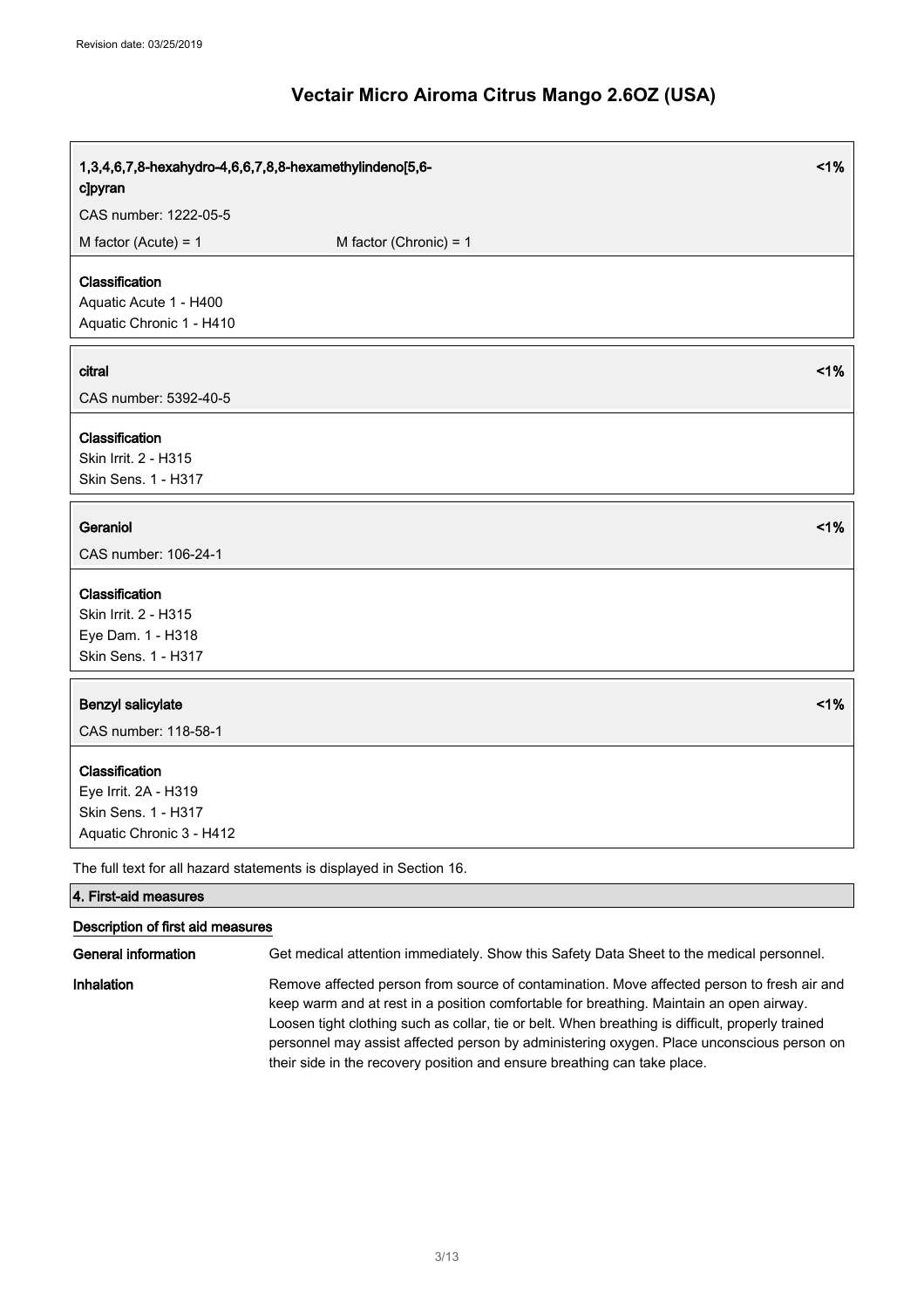| Ingestion                                             | Rinse mouth thoroughly with water. Remove any dentures. Give a few small glasses of water<br>or milk to drink. Stop if the affected person feels sick as vomiting may be dangerous. Do not<br>induce vomiting unless under the direction of medical personnel. If vomiting occurs, the head<br>should be kept low so that vomit does not enter the lungs. Never give anything by mouth to an<br>unconscious person. Move affected person to fresh air and keep warm and at rest in a<br>position comfortable for breathing. Place unconscious person on their side in the recovery<br>position and ensure breathing can take place. Maintain an open airway. Loosen tight clothing<br>such as collar, tie or belt. |
|-------------------------------------------------------|--------------------------------------------------------------------------------------------------------------------------------------------------------------------------------------------------------------------------------------------------------------------------------------------------------------------------------------------------------------------------------------------------------------------------------------------------------------------------------------------------------------------------------------------------------------------------------------------------------------------------------------------------------------------------------------------------------------------|
| <b>Skin Contact</b>                                   | Rinse with water.                                                                                                                                                                                                                                                                                                                                                                                                                                                                                                                                                                                                                                                                                                  |
| Eye contact                                           | Rinse immediately with plenty of water. Remove any contact lenses and open eyelids wide<br>apart. Continue to rinse for at least 10 minutes.                                                                                                                                                                                                                                                                                                                                                                                                                                                                                                                                                                       |
| <b>Protection of first aiders</b>                     | First aid personnel should wear appropriate protective equipment during any rescue. Wash<br>contaminated clothing thoroughly with water before removing it from the affected person, or<br>wear gloves. It may be dangerous for first aid personnel to carry out mouth-to-mouth<br>resuscitation.                                                                                                                                                                                                                                                                                                                                                                                                                  |
|                                                       | Most important symptoms and effects, both acute and delayed                                                                                                                                                                                                                                                                                                                                                                                                                                                                                                                                                                                                                                                        |
| <b>General information</b>                            | See Section 11 for additional information on health hazards. The severity of the symptoms<br>described will vary dependent on the concentration and the length of exposure.                                                                                                                                                                                                                                                                                                                                                                                                                                                                                                                                        |
| Inhalation                                            | A single exposure may cause the following adverse effects: Headache. Nausea, vomiting.<br>Central nervous system depression. Drowsiness, dizziness, disorientation, vertigo. Narcotic<br>effect.                                                                                                                                                                                                                                                                                                                                                                                                                                                                                                                   |
| Ingestion                                             | Due to the physical nature of this product, it is unlikely that ingestion will occur.                                                                                                                                                                                                                                                                                                                                                                                                                                                                                                                                                                                                                              |
| <b>Skin contact</b>                                   | Repeated exposure may cause skin dryness or cracking.                                                                                                                                                                                                                                                                                                                                                                                                                                                                                                                                                                                                                                                              |
| Eye contact                                           | Irritating to eyes.                                                                                                                                                                                                                                                                                                                                                                                                                                                                                                                                                                                                                                                                                                |
|                                                       | Indication of immediate medical attention and special treatment needed                                                                                                                                                                                                                                                                                                                                                                                                                                                                                                                                                                                                                                             |
| Notes for the doctor                                  | Treat symptomatically.                                                                                                                                                                                                                                                                                                                                                                                                                                                                                                                                                                                                                                                                                             |
| 5. Fire-fighting measures                             |                                                                                                                                                                                                                                                                                                                                                                                                                                                                                                                                                                                                                                                                                                                    |
| <b>Extinguishing media</b>                            |                                                                                                                                                                                                                                                                                                                                                                                                                                                                                                                                                                                                                                                                                                                    |
| Suitable extinguishing media                          | The product is flammable. Extinguish with alcohol-resistant foam, carbon dioxide, dry powder<br>or water fog. Use fire-extinguishing media suitable for the surrounding fire.                                                                                                                                                                                                                                                                                                                                                                                                                                                                                                                                      |
| Unsuitable extinguishing<br>media                     | Do not use water jet as an extinguisher, as this will spread the fire.                                                                                                                                                                                                                                                                                                                                                                                                                                                                                                                                                                                                                                             |
| Special hazards arising from the substance or mixture |                                                                                                                                                                                                                                                                                                                                                                                                                                                                                                                                                                                                                                                                                                                    |
| Specific hazards                                      | Containers can burst violently or explode when heated, due to excessive pressure build-up. If<br>aerosol cans are ruptured, care should be taken due to the rapid escape of the pressurized<br>contents and propellant.                                                                                                                                                                                                                                                                                                                                                                                                                                                                                            |
| <b>Hazardous combustion</b><br>products               | Thermal decomposition or combustion products may include the following substances:<br>Harmful gases or vapors.                                                                                                                                                                                                                                                                                                                                                                                                                                                                                                                                                                                                     |
| <b>Advice for firefighters</b>                        |                                                                                                                                                                                                                                                                                                                                                                                                                                                                                                                                                                                                                                                                                                                    |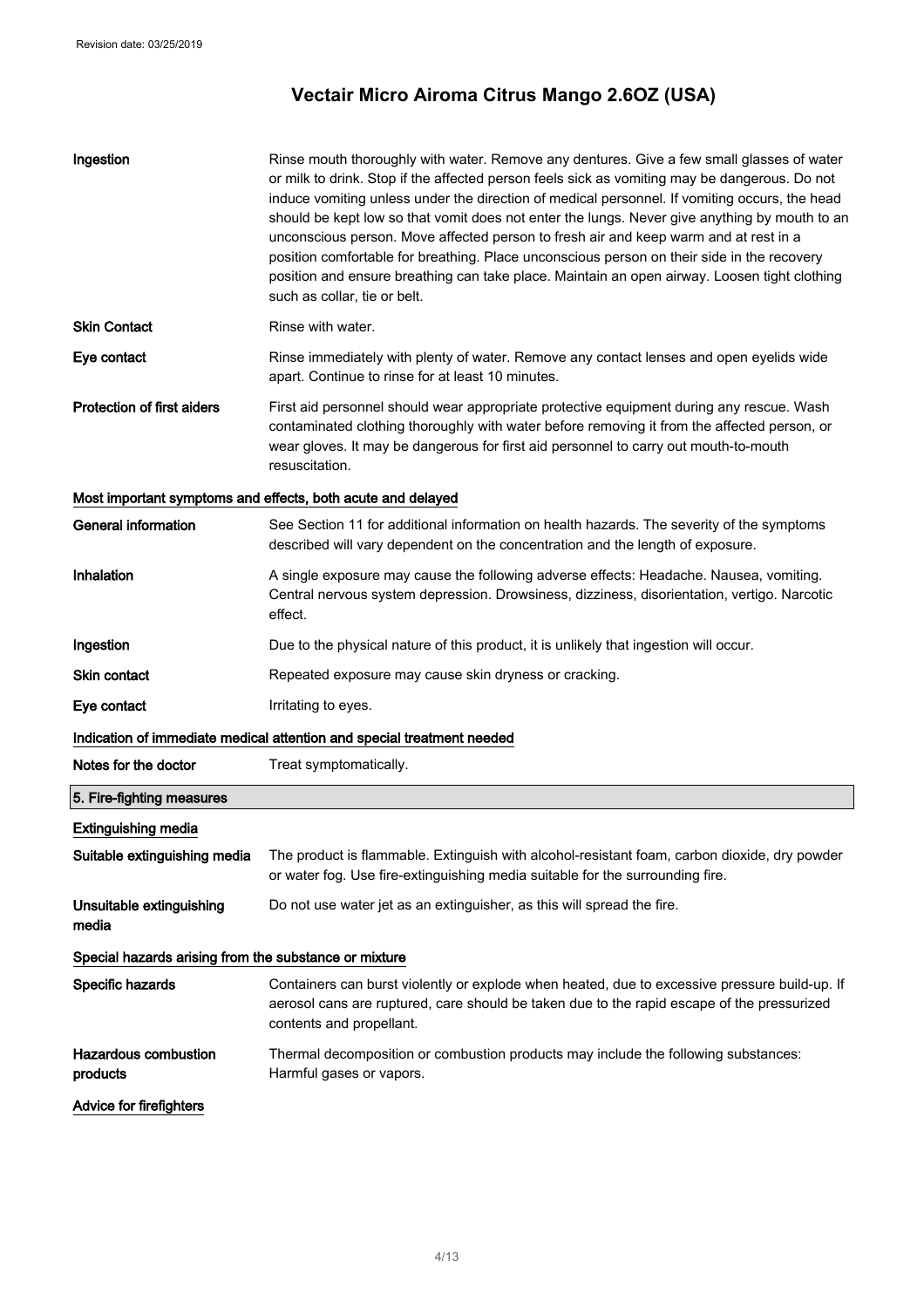| Protective actions during<br>firefighting        | Avoid breathing fire gases or vapors. Evacuate area. Keep upwind to avoid inhalation of<br>gases, vapors, fumes and smoke. Ventilate closed spaces before entering them. Cool<br>containers exposed to heat with water spray and remove them from the fire area if it can be<br>done without risk. Cool containers exposed to flames with water until well after the fire is out.<br>If a leak or spill has not ignited, use water spray to disperse vapors and protect men stopping<br>the leak. Avoid discharge to the aquatic environment. Control run-off water by containing and<br>keeping it out of sewers and watercourses. If risk of water pollution occurs, notify appropriate<br>authorities. |
|--------------------------------------------------|-----------------------------------------------------------------------------------------------------------------------------------------------------------------------------------------------------------------------------------------------------------------------------------------------------------------------------------------------------------------------------------------------------------------------------------------------------------------------------------------------------------------------------------------------------------------------------------------------------------------------------------------------------------------------------------------------------------|
| Special protective equipment<br>for firefighters | Wear positive-pressure self-contained breathing apparatus (SCBA) and appropriate protective<br>clothing. Standard Firefighter's clothing including helmets, protective boots and gloves will<br>provide a basic level of protection for chemical incidents.                                                                                                                                                                                                                                                                                                                                                                                                                                               |

6. Accidental release measures

#### Personal precautions, protective equipment and emergency procedures

| <b>Personal precautions</b>                          | No action shall be taken without appropriate training or involving any personal risk. Keep<br>unnecessary and unprotected personnel away from the spillage. Wear protective clothing as<br>described in Section 8 of this safety data sheet. Follow precautions for safe handling<br>described in this safety data sheet. Wash thoroughly after dealing with a spillage. Ensure<br>procedures and training for emergency decontamination and disposal are in place. Do not<br>touch or walk into spilled material. Evacuate area. Risk of explosion. Provide adequate<br>ventilation. No smoking, sparks, flames or other sources of ignition near spillage. Promptly<br>remove any clothing that becomes contaminated. Avoid inhalation of dust and vapors. Use<br>suitable respiratory protection if ventilation is inadequate. Avoid contact with eyes and<br>prolonged skin contact. |  |
|------------------------------------------------------|------------------------------------------------------------------------------------------------------------------------------------------------------------------------------------------------------------------------------------------------------------------------------------------------------------------------------------------------------------------------------------------------------------------------------------------------------------------------------------------------------------------------------------------------------------------------------------------------------------------------------------------------------------------------------------------------------------------------------------------------------------------------------------------------------------------------------------------------------------------------------------------|--|
| <b>Environmental precautions</b>                     |                                                                                                                                                                                                                                                                                                                                                                                                                                                                                                                                                                                                                                                                                                                                                                                                                                                                                          |  |
| <b>Environmental precautions</b>                     | Avoid discharge into drains or watercourses or onto the ground. Avoid discharge to the<br>aquatic environment.                                                                                                                                                                                                                                                                                                                                                                                                                                                                                                                                                                                                                                                                                                                                                                           |  |
| Methods and material for containment and cleaning up |                                                                                                                                                                                                                                                                                                                                                                                                                                                                                                                                                                                                                                                                                                                                                                                                                                                                                          |  |
| Methods for cleaning up                              | Wear protective clothing as described in Section 8 of this safety data sheet. Clear up spills<br>immediately and dispose of waste safely. Eliminate all ignition sources if safe to do so. No<br>smoking, sparks, flames or other sources of ignition near spillage. Do not allow material to<br>enter confined spaces, due to the risk of explosion. Flush contaminated area with plenty of<br>water. Wash thoroughly after dealing with a spillage. Dangerous for the environment. Do not<br>empty into drains. For waste disposal, see Section 13.                                                                                                                                                                                                                                                                                                                                    |  |
| Reference to other sections                          | For personal protection, see Section 8. See Section 11 for additional information on health<br>hazards. See Section 12 for additional information on ecological hazards. For waste disposal,<br>see Section 13.                                                                                                                                                                                                                                                                                                                                                                                                                                                                                                                                                                                                                                                                          |  |
| 7. Handling and storage                              |                                                                                                                                                                                                                                                                                                                                                                                                                                                                                                                                                                                                                                                                                                                                                                                                                                                                                          |  |
| Precautions for safe handling                        |                                                                                                                                                                                                                                                                                                                                                                                                                                                                                                                                                                                                                                                                                                                                                                                                                                                                                          |  |
| <b>Usage precautions</b>                             | Read and follow manufacturer's recommendations. Wear protective clothing as described in<br>Section 8 of this safety data sheet. Keep away from food, drink and animal feeding stuffs.<br>Avoid exposing aerosol containers to high temperatures or direct sunlight. The product is<br>flammable. Keep away from heat, hot surfaces, sparks, open flames and other ignition<br>sources. No smoking. Do not handle until all safety precautions have been read and                                                                                                                                                                                                                                                                                                                                                                                                                        |  |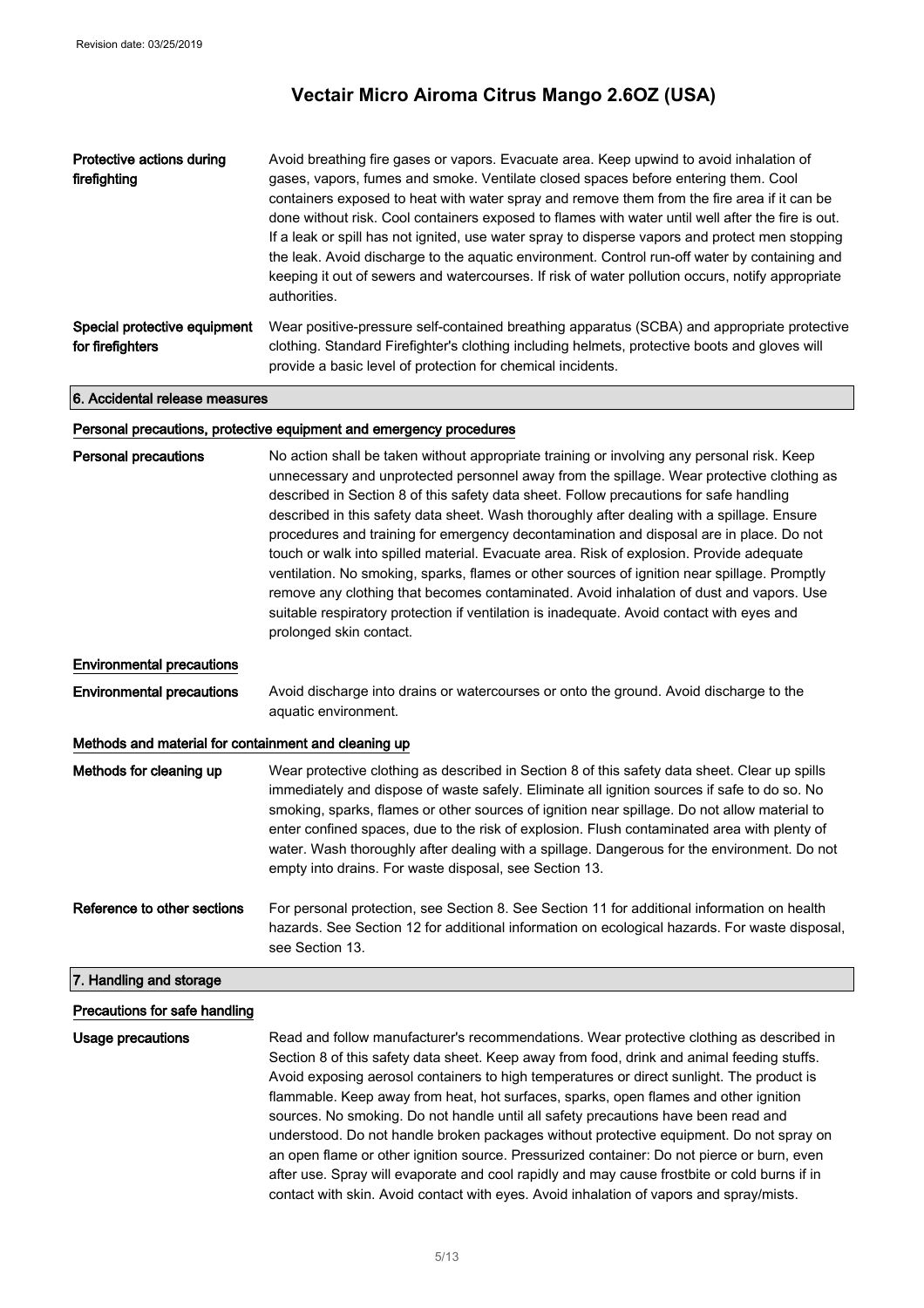Advice on general occupational hygiene Wash promptly if skin becomes contaminated. Take off contaminated clothing and wash before reuse. Wash contaminated clothing before reuse. Do not eat, drink or smoke when using this product. Wash at the end of each work shift and before eating, smoking and using the toilet. Change work clothing daily before leaving workplace.

#### Conditions for safe storage, including any incompatibilities

Storage precautions **Keep away from oxidizing materials, heat and flames. Keep only in the original container.** Keep container tightly closed, in a cool, well ventilated place. Keep containers upright. Protect containers from damage. Do not store near heat sources or expose to high temperatures. Do not expose to temperatures exceeding 50°C/122°F. Utilize retaining walls to prevent soil and water pollution in the event of spillage. The storage area floor should be leak-tight, jointless and not absorbent.

Storage class The Miscellaneous hazardous material storage.

#### Specific end uses(s)

Specific end use(s) The identified uses for this product are detailed in Section 1.

#### 8. Exposure controls/Personal protection

#### Control parameters

#### Occupational exposure limits

#### (2-Methoxymethylethoxy)propanol

Long-term exposure limit (8-hour TWA): ACGIH 100 ppm 606 mg/m<sup>3</sup> Short-term exposure limit (15-minute): ACGIH 150 ppm 909 mg/m<sup>3</sup> Sk

Long-term exposure limit (8-hour TWA): OSHA 100 ppm 600 mg/m<sup>3</sup> Sk

ACGIH = American Conference of Governmental Industrial Hygienists.

Sk = Danger of cutaneous absorption.

OSHA = Occupational Safety and Health Administration.

### (2-Methoxymethylethoxy)propanol (CAS: 34590-94-8)



Provide adequate ventilation. Personal, workplace environment or biological monitoring may be required to determine the effectiveness of the ventilation or other control measures and/or the necessity to use respiratory protective equipment. Use process enclosures, local exhaust ventilation or other engineering controls as the primary means to minimize worker exposure. Personal protective equipment should only be used if worker exposure cannot be controlled adequately by the engineering control measures. Ensure control measures are regularly inspected and maintained. Ensure operatives are trained to minimize exposure.

Eye/face protection Eyewear complying with an approved standard should be worn if a risk assessment indicates eye contact is possible. Personal protective equipment for eye and face protection should comply with OSHA 1910.133. Wear tight-fitting, chemical splash goggles or face shield. If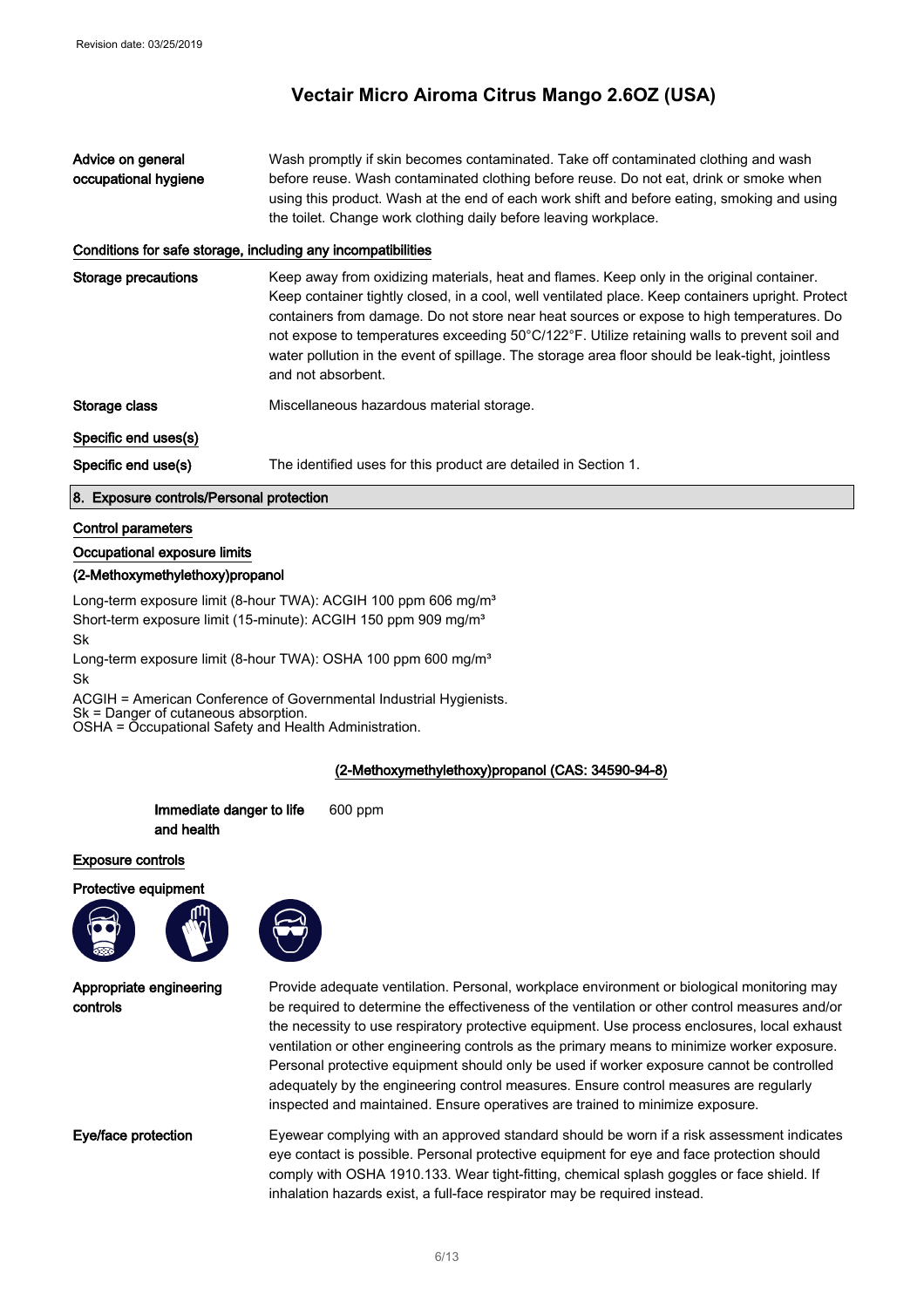| Hand protection                           | Chemical-resistant, impervious gloves complying with an approved standard should be worn if<br>a risk assessment indicates skin contact is possible. The most suitable glove should be<br>chosen in consultation with the glove supplier/manufacturer, who can provide information<br>about the breakthrough time of the glove material. To protect hands from chemicals, gloves<br>should comply with OSHA 1910.138 and be demonstrated to be impervious to the chemical<br>and resist degradation. Considering the data specified by the glove manufacturer, check<br>during use that the gloves are retaining their protective properties and change them as soon<br>as any deterioration is detected. Frequent changes are recommended. |
|-------------------------------------------|---------------------------------------------------------------------------------------------------------------------------------------------------------------------------------------------------------------------------------------------------------------------------------------------------------------------------------------------------------------------------------------------------------------------------------------------------------------------------------------------------------------------------------------------------------------------------------------------------------------------------------------------------------------------------------------------------------------------------------------------|
| Other skin and body<br>protection         | Appropriate footwear and additional protective clothing complying with an approved standard<br>should be worn if a risk assessment indicates skin contamination is possible.                                                                                                                                                                                                                                                                                                                                                                                                                                                                                                                                                                |
| Hygiene measures                          | Provide eyewash station and safety shower. Contaminated work clothing should not be<br>allowed out of the workplace. Wash contaminated clothing before reuse. Clean equipment<br>and the work area every day. Good personal hygiene procedures should be implemented.<br>Wash at the end of each work shift and before eating, smoking and using the toilet. When<br>using do not eat, drink or smoke. Preventive industrial medical examinations should be carried<br>out. Warn cleaning personnel of any hazardous properties of the product.                                                                                                                                                                                             |
| <b>Respiratory protection</b>             | Respiratory protection complying with an approved standard should be worn if a risk<br>assessment indicates inhalation of contaminants is possible. Ensure all respiratory protective<br>equipment is suitable for its intended use and is NIOSH approved. Check that the respirator<br>fits tightly and the filter is changed regularly. Gas and combination filter cartridges should<br>comply with OSHA 1910.134. Full face mask respirators with replaceable filter cartridges<br>should comply with OSHA 1910.134. Half mask and quarter mask respirators with replaceable<br>filter cartridges should comply with OSHA 1910.134.                                                                                                      |
| <b>Environmental exposure</b><br>controls | Keep container tightly sealed when not in use. Emissions from ventilation or work process<br>equipment should be checked to ensure they comply with the requirements of environmental<br>protection legislation. In some cases, fume scrubbers, filters or engineering modifications to<br>the process equipment will be necessary to reduce emissions to acceptable levels.                                                                                                                                                                                                                                                                                                                                                                |

# 9. Physical and chemical properties

# Information on basic physical and chemical properties

| Appearance                | Aerosol.          |
|---------------------------|-------------------|
| Color                     | Colorless.        |
| Odor                      | Perfume.          |
| <b>Odor threshold</b>     | Not available.    |
| рH                        | Not available.    |
| Melting point             | Not applicable.   |
| Flash point               | $-104$ °C         |
| <b>Evaporation rate</b>   | Not known.        |
| <b>Evaporation factor</b> | Not known.        |
| Flammability (solid, gas) | Not available.    |
| Vapor pressure            | 480000 Pa @ 20°C  |
| Vapor density             | Not available.    |
| Relative density          | Not available.    |
| Solubility(ies)           | Soluble in water. |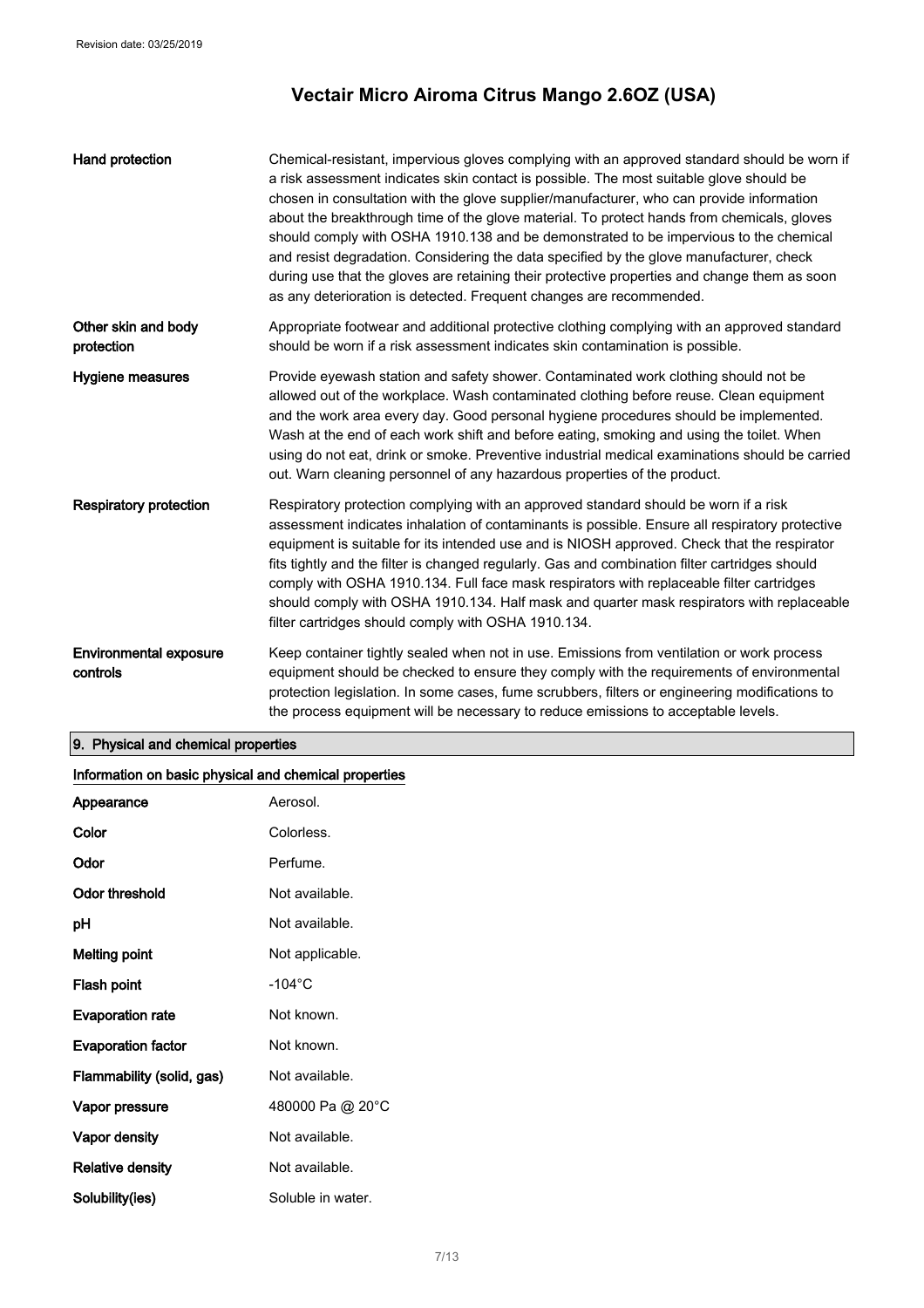| <b>Partition coefficient</b>                                         | Not available.                                                                                                                                                         |
|----------------------------------------------------------------------|------------------------------------------------------------------------------------------------------------------------------------------------------------------------|
| Auto-ignition temperature                                            | $415^{\circ}$ C                                                                                                                                                        |
| <b>Decomposition Temperature</b>                                     | Not available.                                                                                                                                                         |
| <b>Explosive properties</b>                                          | Not considered to be explosive.                                                                                                                                        |
| <b>Oxidizing properties</b>                                          | Does not meet the criteria for classification as oxidizing.                                                                                                            |
| 10. Stability and reactivity                                         |                                                                                                                                                                        |
| Reactivity                                                           | There are no known reactivity hazards associated with this product.                                                                                                    |
| <b>Stability</b>                                                     | Stable at normal ambient temperatures and when used as recommended. Stable under the<br>prescribed storage conditions.                                                 |
| Possibility of hazardous<br>reactions                                | The following materials may react strongly with the product: Oxidizing agents.                                                                                         |
| <b>Conditions to avoid</b>                                           | Avoid exposing aerosol containers to high temperatures or direct sunlight. Pressurised<br>container: may burst if heated                                               |
| Materials to avoid                                                   | No specific material or group of materials is likely to react with the product to produce a<br>hazardous situation.                                                    |
| Hazardous decomposition<br>products                                  | Does not decompose when used and stored as recommended. Thermal decomposition or<br>combustion products may include the following substances: Harmful gases or vapors. |
| 11. Toxicological information                                        |                                                                                                                                                                        |
| Information on toxicological effects                                 |                                                                                                                                                                        |
| Acute toxicity - oral<br>Notes (oral LD <sub>50</sub> )              | Based on available data the classification criteria are not met.                                                                                                       |
| Acute toxicity - dermal<br>Notes (dermal LD <sub>50</sub> )          |                                                                                                                                                                        |
|                                                                      | Based on available data the classification criteria are not met.                                                                                                       |
| Acute toxicity - inhalation<br>Notes (inhalation LC <sub>50</sub> )  | Based on available data the classification criteria are not met.                                                                                                       |
| Skin corrosion/irritation<br>Animal data                             | Based on available data the classification criteria are not met.                                                                                                       |
| Serious eye damage/irritation<br>Serious eye damage/irritation       | Causes serious eye irritation.                                                                                                                                         |
| <b>Respiratory sensitization</b><br><b>Respiratory sensitization</b> | Based on available data the classification criteria are not met.                                                                                                       |
| <b>Skin sensitization</b><br><b>Skin sensitization</b>               | Based on available data the classification criteria are not met.                                                                                                       |
| Germ cell mutagenicity<br>Genotoxicity - in vitro                    | Based on available data the classification criteria are not met.                                                                                                       |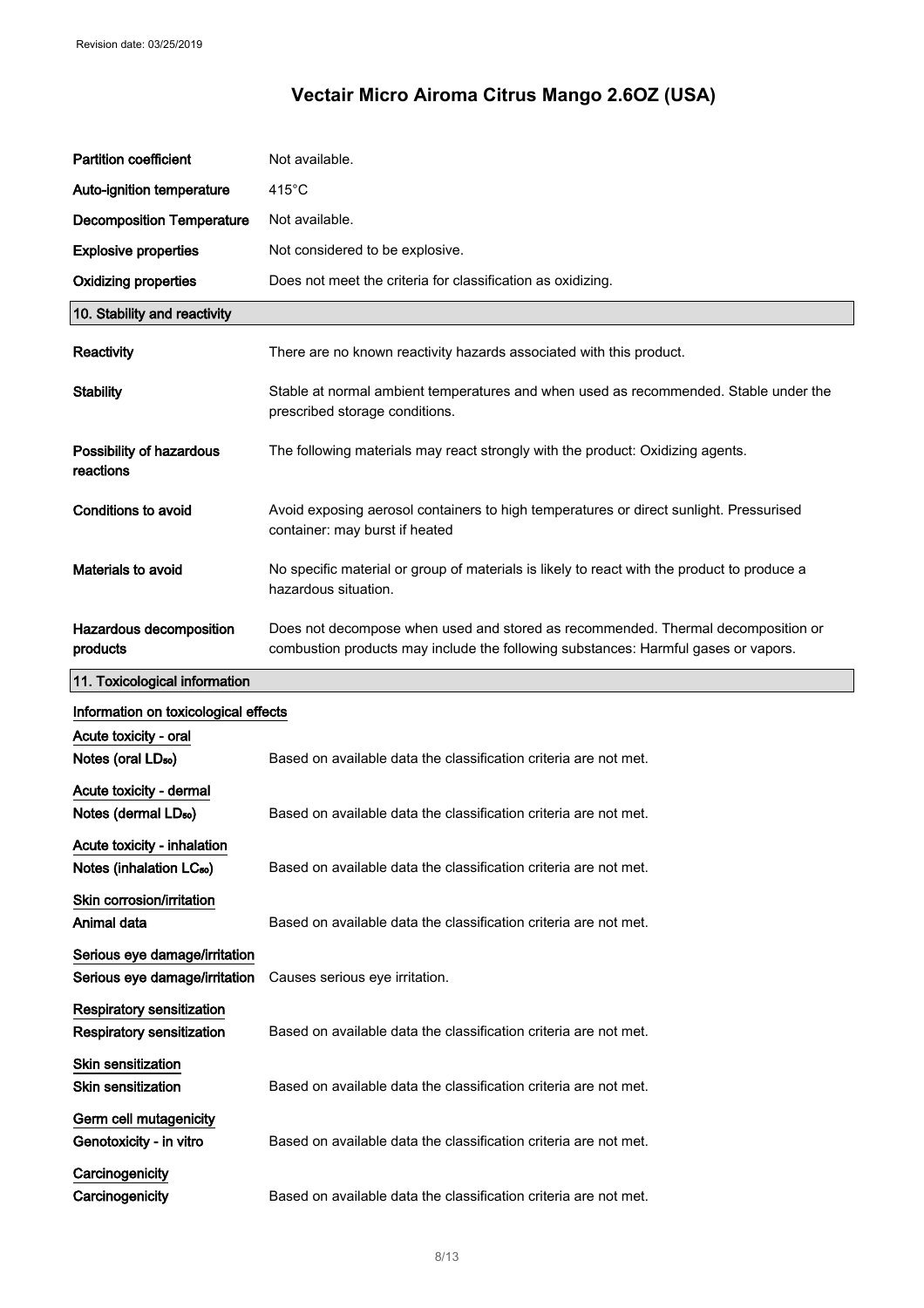| <b>IARC</b> carcinogenicity                        | None of the ingredients are listed or exempt.                                                                                                                                                    |  |
|----------------------------------------------------|--------------------------------------------------------------------------------------------------------------------------------------------------------------------------------------------------|--|
| Reproductive toxicity                              |                                                                                                                                                                                                  |  |
| Reproductive toxicity - fertility                  | Based on available data the classification criteria are not met.                                                                                                                                 |  |
| Reproductive toxicity -<br>development             | Based on available data the classification criteria are not met.                                                                                                                                 |  |
| Specific target organ toxicity - single exposure   |                                                                                                                                                                                                  |  |
| STOT - single exposure                             | STOT SE 3 - H336 May cause drowsiness or dizziness.                                                                                                                                              |  |
| <b>Target organs</b>                               | Central nervous system                                                                                                                                                                           |  |
| Specific target organ toxicity - repeated exposure |                                                                                                                                                                                                  |  |
| STOT - repeated exposure                           | Not classified as a specific target organ toxicant after repeated exposure.                                                                                                                      |  |
| <b>Aspiration hazard</b><br>Aspiration hazard      | Based on available data the classification criteria are not met.                                                                                                                                 |  |
| <b>General information</b>                         | The severity of the symptoms described will vary dependent on the concentration and the<br>length of exposure.                                                                                   |  |
| <b>Inhalation</b>                                  | A single exposure may cause the following adverse effects: Headache. Nausea, vomiting.<br>Central nervous system depression. Drowsiness, dizziness, disorientation, vertigo. Narcotic<br>effect. |  |
| Ingestion                                          | Due to the physical nature of this product, it is unlikely that ingestion will occur.                                                                                                            |  |
| <b>Skin Contact</b>                                | Repeated exposure may cause skin dryness or cracking.                                                                                                                                            |  |
| Eye contact                                        | Irritating to eyes.                                                                                                                                                                              |  |
| Route of exposure                                  | Ingestion Inhalation Skin and/or eye contact                                                                                                                                                     |  |
| <b>Target Organs</b>                               | Central nervous system                                                                                                                                                                           |  |
| 12. Ecological information                         |                                                                                                                                                                                                  |  |
| <b>Toxicity</b>                                    | Aquatic Chronic 3 - H412 Harmful to aquatic life with long lasting effects.                                                                                                                      |  |
| Persistence and degradability                      |                                                                                                                                                                                                  |  |
| Persistence and degradability                      | The degradability of the product is not known.                                                                                                                                                   |  |
| <b>Bioaccumulative potential</b>                   |                                                                                                                                                                                                  |  |
| <b>Bio-Accumulative Potential</b>                  | No data available on bioaccumulation.                                                                                                                                                            |  |
| <b>Partition coefficient</b>                       | Not available.                                                                                                                                                                                   |  |
| Mobility in soil                                   |                                                                                                                                                                                                  |  |
| <b>Mobility</b>                                    | The product contains volatile organic compounds (VOCs) which will evaporate easily from all<br>surfaces.                                                                                         |  |
| Other adverse effects                              |                                                                                                                                                                                                  |  |
| Other adverse effects                              | None known.                                                                                                                                                                                      |  |
| 13. Disposal considerations                        |                                                                                                                                                                                                  |  |
|                                                    |                                                                                                                                                                                                  |  |

Waste treatment methods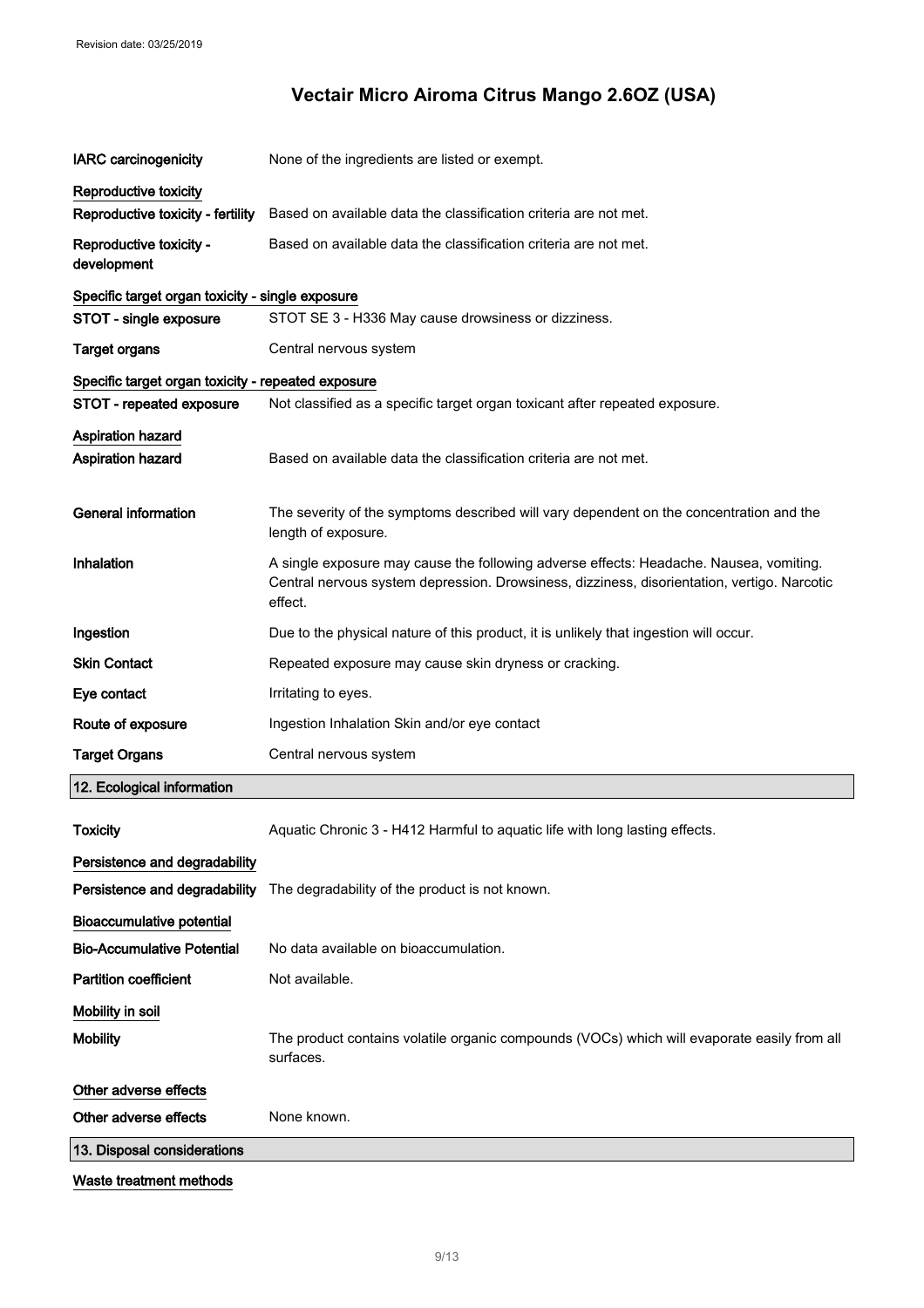| General information | The generation of waste should be minimized or avoided wherever possible. Reuse or recycle<br>products wherever possible. This material and its container must be disposed of in a safe<br>way. Disposal of this product, process solutions, residues and by-products should at all times<br>comply with the requirements of environmental protection and waste disposal legislation and<br>any local authority requirements. When handling waste, the safety precautions applying to<br>handling of the product should be considered. Care should be taken when handling emptied<br>containers that have not been thoroughly cleaned or rinsed out. Empty containers or liners<br>may retain some product residues and hence be potentially hazardous. |
|---------------------|---------------------------------------------------------------------------------------------------------------------------------------------------------------------------------------------------------------------------------------------------------------------------------------------------------------------------------------------------------------------------------------------------------------------------------------------------------------------------------------------------------------------------------------------------------------------------------------------------------------------------------------------------------------------------------------------------------------------------------------------------------|
| Disposal methods    | Dispose of surplus products and those that cannot be recycled via a licensed waste disposal<br>contractor. Waste, residues, empty containers, discarded work clothes and contaminated<br>cleaning materials should be collected in designated containers, labeled with their contents.<br>Waste packaging should be collected for reuse or recycling. Incineration or landfill should only<br>be considered when recycling is not feasible.                                                                                                                                                                                                                                                                                                             |

| 14. Transport information                         |                 |  |
|---------------------------------------------------|-----------------|--|
| <b>UN Number</b>                                  |                 |  |
| UN No. (TDG)                                      | 1950            |  |
| UN No. (IMDG)                                     | 1950            |  |
| UN No. (ICAO)                                     | 1950            |  |
| UN proper shipping name                           |                 |  |
| Proper shipping name (TDG)                        | <b>AEROSOLS</b> |  |
| Proper shipping name (IMDG) AEROSOLS              |                 |  |
| Proper shipping name (ICAO) AEROSOLS              |                 |  |
| Transport hazard class(es)                        |                 |  |
| <b>TDG class</b>                                  | 2.1             |  |
| TDG label(s)                                      | 2.1             |  |
| <b>IMDG Class</b>                                 | 2.1             |  |
| ICAO class/division                               | 2.1             |  |
| <b>Transport labels</b>                           |                 |  |
| $\clubsuit$                                       |                 |  |
| <b>Environmental hazards</b>                      |                 |  |
| <b>Environmentally Hazardous Substance</b><br>No. |                 |  |
| Special precautions for user                      |                 |  |

EmS F-D, S-U

## 15. Regulatory information

### US Federal Regulations

### SARA Section 302 Extremely Hazardous Substances Tier II Threshold Planning Quantities

None of the ingredients are listed or exempt.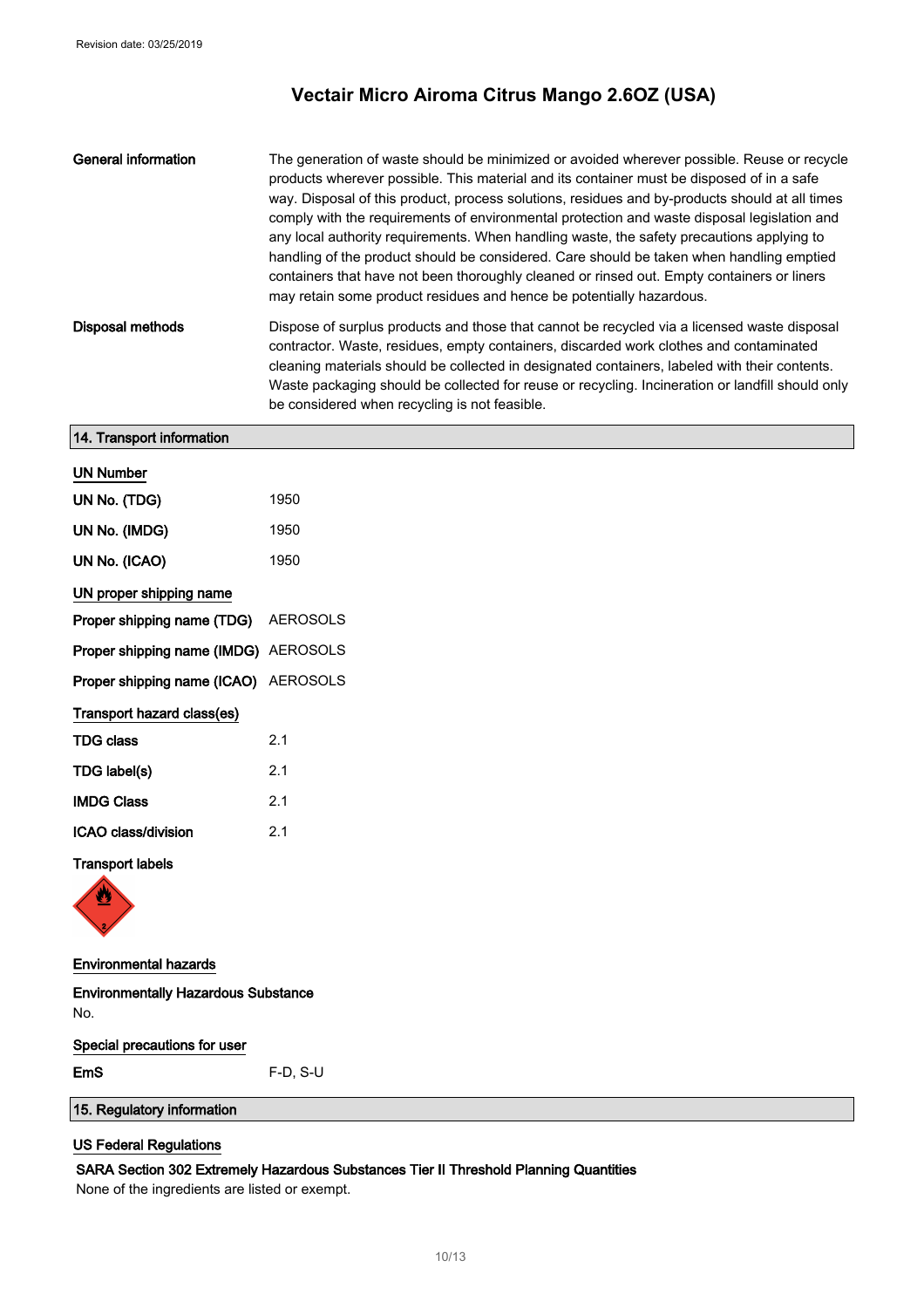### CERCLA/Superfund, Hazardous Substances/Reportable Quantities (EPA)

None of the ingredients are listed or exempt.

### SARA Extremely Hazardous Substances EPCRA Reportable Quantities

None of the ingredients are listed or exempt.

### SARA 313 Emission Reporting

The following ingredients are listed or exempt:

Diethylene Glycol Monoethyl Ether 1.0 %

### CAA Accidental Release Prevention

None of the ingredients are listed or exempt.

### FDA - Essential Chemical

None of the ingredients are listed or exempt.

### FDA - Precursor Chemical

None of the ingredients are listed or exempt.

### SARA (311/312) Hazard Categories

None of the ingredients are listed or exempt.

### OSHA Highly Hazardous Chemicals

None of the ingredients are listed or exempt.

### US State Regulations

### California Proposition 65 Carcinogens and Reproductive Toxins

None of the ingredients are listed or exempt.

### California Air Toxics "Hot Spots" (A-I)

The following ingredients are listed or exempt:

Diethylene Glycol Monoethyl Ether Present.

(2-Methoxymethylethoxy)propanol Present.

### California Air Toxics "Hot Spots" (A-II)

None of the ingredients are listed or exempt.

### California Directors List of Hazardous Substances

The following ingredients are listed or exempt:

(2-Methoxymethylethoxy)propanol Present.

### Massachusetts "Right To Know" List

The following ingredients are listed or exempt:

(2-Methoxymethylethoxy)propanol Present.

### Rhode Island "Right To Know" List

The following ingredients are listed or exempt:

(2-Methoxymethylethoxy)propanol Present.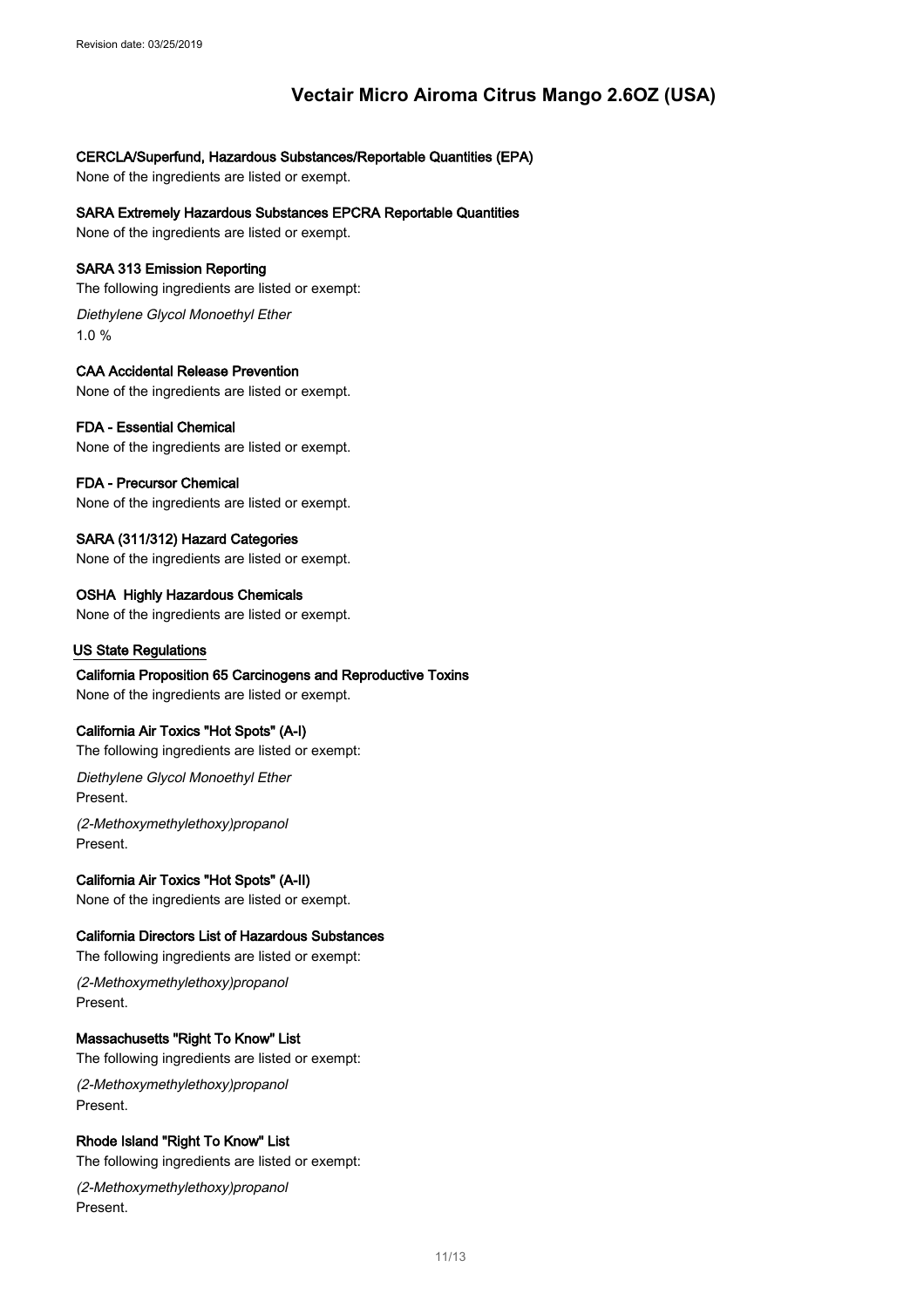#### Minnesota "Right To Know" List

The following ingredients are listed or exempt:

Diethylene Glycol Monoethyl Ether Present.

(2-Methoxymethylethoxy)propanol Present.

#### New Jersey "Right To Know" List

The following ingredients are listed or exempt:

(2-Methoxymethylethoxy)propanol Present.

### Pennsylvania "Right To Know" List

The following ingredients are listed or exempt:

(2-Methoxymethylethoxy)propanol Present.

### Inventories

### US - TSCA

The following ingredients are listed or exempt:

Diethylene Glycol Monoethyl Ether Present.

(2-Methoxymethylethoxy)propanol Present.

**Geraniol** 

Present.

Benzyl salicylate Present.

### US - TSCA 12(b) Export Notification

None of the ingredients are listed or exempt.

### 16. Other information

| Training advice           | Read and follow manufacturer's recommendations. Only trained personnel should use this<br>material.                                                                                                                                                                                                                                                                                                                                                                                                                                                                       |
|---------------------------|---------------------------------------------------------------------------------------------------------------------------------------------------------------------------------------------------------------------------------------------------------------------------------------------------------------------------------------------------------------------------------------------------------------------------------------------------------------------------------------------------------------------------------------------------------------------------|
| <b>Revision date</b>      | 03/25/2019                                                                                                                                                                                                                                                                                                                                                                                                                                                                                                                                                                |
| SDS No.                   | 4910                                                                                                                                                                                                                                                                                                                                                                                                                                                                                                                                                                      |
| Hazard statements in full | H220 Extremely flammable gas.<br>H222 Extremely flammable aerosol.<br>H225 Highly flammable liquid and vapor.<br>H280 Contains gas under pressure; may explode if heated.<br>H315 Causes skin irritation.<br>H317 May cause an allergic skin reaction.<br>H318 Causes serious eye damage.<br>H319 Causes serious eye irritation.<br>H336 May cause drowsiness or dizziness.<br>H400 Very toxic to aquatic life.<br>H402 Harmful to aquatic life.<br>H410 Very toxic to aquatic life with long lasting effects.<br>H412 Harmful to aquatic life with long lasting effects. |